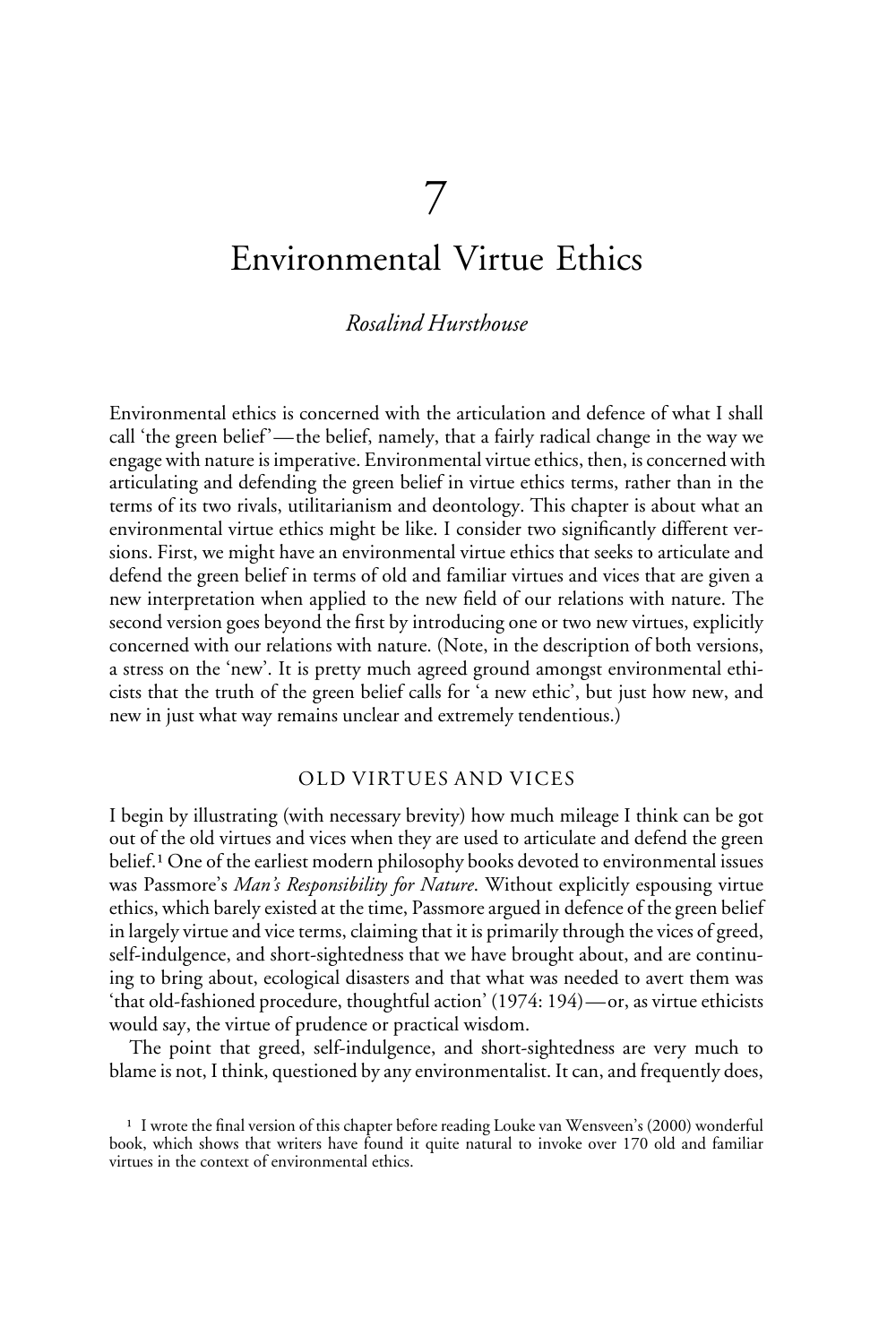form an implicit part of the most straightforward 'human-centred' utilitarian defence of the green belief, and of green economists' and scientists' defences. That some of our practices are, or have been, just plain short-sighted as far as our own interests are concerned is the most straightforward position to defend. No one, no matter how indifferent to environmental issues in general, welcomes air pollution in their city, or the unavailability of uncontaminated shellfish, or being made sick by their water. True, most people believe that 'the government should do something about it' in a way that neither raises their taxes nor prohibits their doing any of the things they have become accustomed to doing, but this response, the defence will plausibly claim, is just short-sightedness all over again. There isn't a quick fix; there is not any way in which the pollution can be halted and turned around without our forgoing a number of practices and activities that we, at least in the 'developed' nations, think of as enjoyments that are part of ordinary pleasant life.

Is it greedy and self-indulgent of us to want to enjoy such things? This is a much less straightforward position to defend, but much of the literature in environmental ethics (by no means just the minute amount that argues in terms of virtue ethics) suggests that convincing others, and ourselves, of the far reaching truth of the green belief, will necessarily involve bringing us all to see that it is. At the moment, a very small number of people have come to see their previous enjoyment of a very small number of 'ordinary' things—the eating of meat and the wearing of fur coats, the acquisition of new mahogany furniture, the owning of several cars—as greedy and self-indulgent, and changed their practices.

However, such a shift in moral self-assessment clearly does not come about just through the recognition that our current practices are short-sighted, if at all. People usually convert to vegetarianism on moral, rather than health, grounds because of some sort of concern about the animals we standardly consume. A change in the many ways in which we use animals, particularly for food, can be defended, in virtue ethics terms, by reference not only to the vices of greed and self-indulgence, but also to that of cruelty and the corresponding lack of the virtue of compassion, without any attempt to defend the idea that animals have rights. ² Few people nowadays are prepared to deny outright that a great deal of animal suffering is involved in the processes that bring cheap meat to our supermarket shelves. A surprising number still believe that the consumption of meat is necessary for human health, but once that ignorance is dispelled, the animal suffering is revealed to be quite gratuitous and our practices thereby cruel. The fact that I myself, as an ordinary deskbound city-dweller, am not actually out and about inflicting cruelty on chickens, sheep, cows, pigs, and so on, may preserve me from being rightly called 'cruel' but I do not merit being called compassionate, if, knowing about the cruel practices, I still enjoy their fruits, any more than I merit being called just if I knowingly enjoy the fruits of slave labour while congratulating myself on not actually being a slave owner.

² For a beautifully clear discussion of ancient Greek defences of animals that did not appeal to animal rights (even when maintaining that we owed justice to them) see Sorabji (1993), especially chapter 11.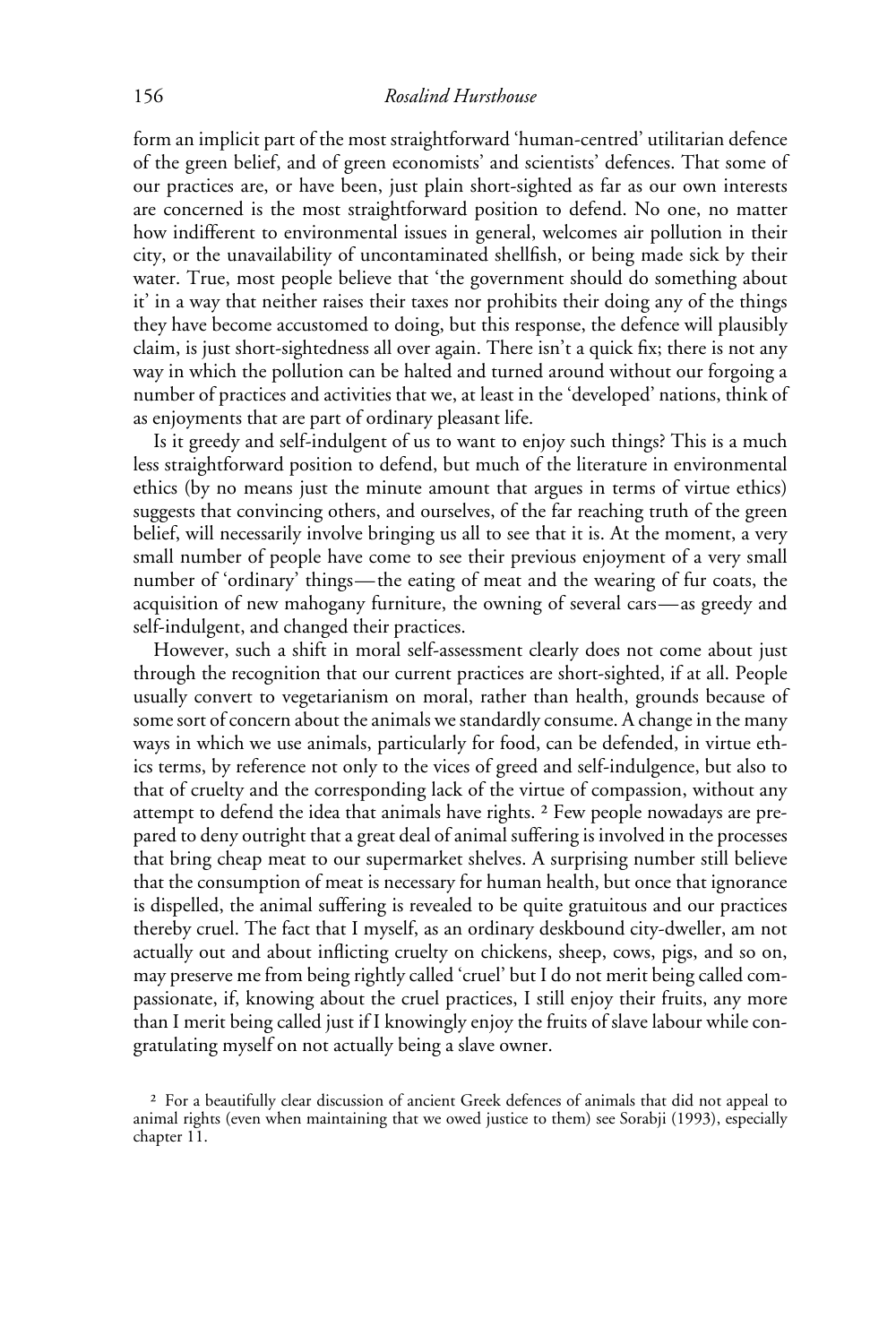It has long been recognized that, although the vices do not form a unity, some of them certainly aggravate others. The old, familiar, vices of pride and vanity make us unwilling to acknowledge our greed, self-indulgence, short-sightedness, and lack of compassion; dishonesty, exercised in the form of self-deception, enables us to blind ourselves to relevant facts and arguments and find excuses for continuing as we are (think of the people who are still pretending that global warming isn't happening); cowardice makes us unwilling to go out on a limb and risk the contempt of our peers by propounding unpopular views, and so on.

It seems clear that much of what is wrong about our current practices with regard to nature springs from these familiar and ancient human vices—played out, in environmental ethics, on an unfamiliar stage. And it may well be that if we could find a way of releasing many human beings from the grip of these familiar vices, the change in our current ways of going on would be so extraordinarily radical that it would indeed adequately set the scene for all the changes that environmentalists dream of. After all, no one suggests that we need a new ethic to deal with the human-centred moral problems of poverty, war, and, quite generally, 'man's inhumanity to man'. We suppose that if (and what a big 'if') we could somehow induce many more of ourselves to be truly compassionate, benevolent, unselfish, honest, unmaterialistic, long-sighted, just, patient—virtuous, in familiar ways, in short—the way human beings live would be radically different, and the entirely human-centred moral problems that our own vices create would become things of the past. And if these hitherto intractable humancentred ones, why not the environmental ones as well?

This does not seem to be an unreasonable position, though it perhaps needs to be supplemented by the mention of one more virtue, which, although old, has become somewhat unfashionable in recent decades and thereby unfamiliar, namely humility, which has been emphasized by Thomas Hill Jr. (1983). (Hill calls the virtue 'proper humility' in order to distinguish it from those failings or vices that many people nowadays would find to be connoted by describing someone as 'humble'—obsequiousness, false modesty, wimpishness, and the like.)

Proper humility is the virtue traditionally opposed to the vice of arrogance, the undue assumption of dignity, authority, power, or knowledge, and a constantly recurring theme in environmental ethics—especially in writings that call for a new 'biocentric' approach—has been that we should, indeed, must, recognize and, in recognizing, perforce, abandon our undue assumption of dignity, authority, power, and knowledge—our arrogance in short—in relation to nature. Notwithstanding the surprisingly common belief that Darwinism shows that we are to be dignified as the top species, it gives us no reason to suppose that we are any such thing. As Stephen Clark, early on in environmental ethics, nicely put it, 'We sometimes speak of the dinosaurs as failures; there will be time enough for that judgement when we have lasted even one tenth as long' (1977: 112). The rationality that Western philosophical tradition has made the distinguishing mark of our superiority may well turn out to be, in evolutionary terms, a poor strategy. By the same token, our rationality, whether in its own right, or as the mark of our having been made in the image of God, gives us no especial authority. We do not have 'dominion' over nature; it is not true, as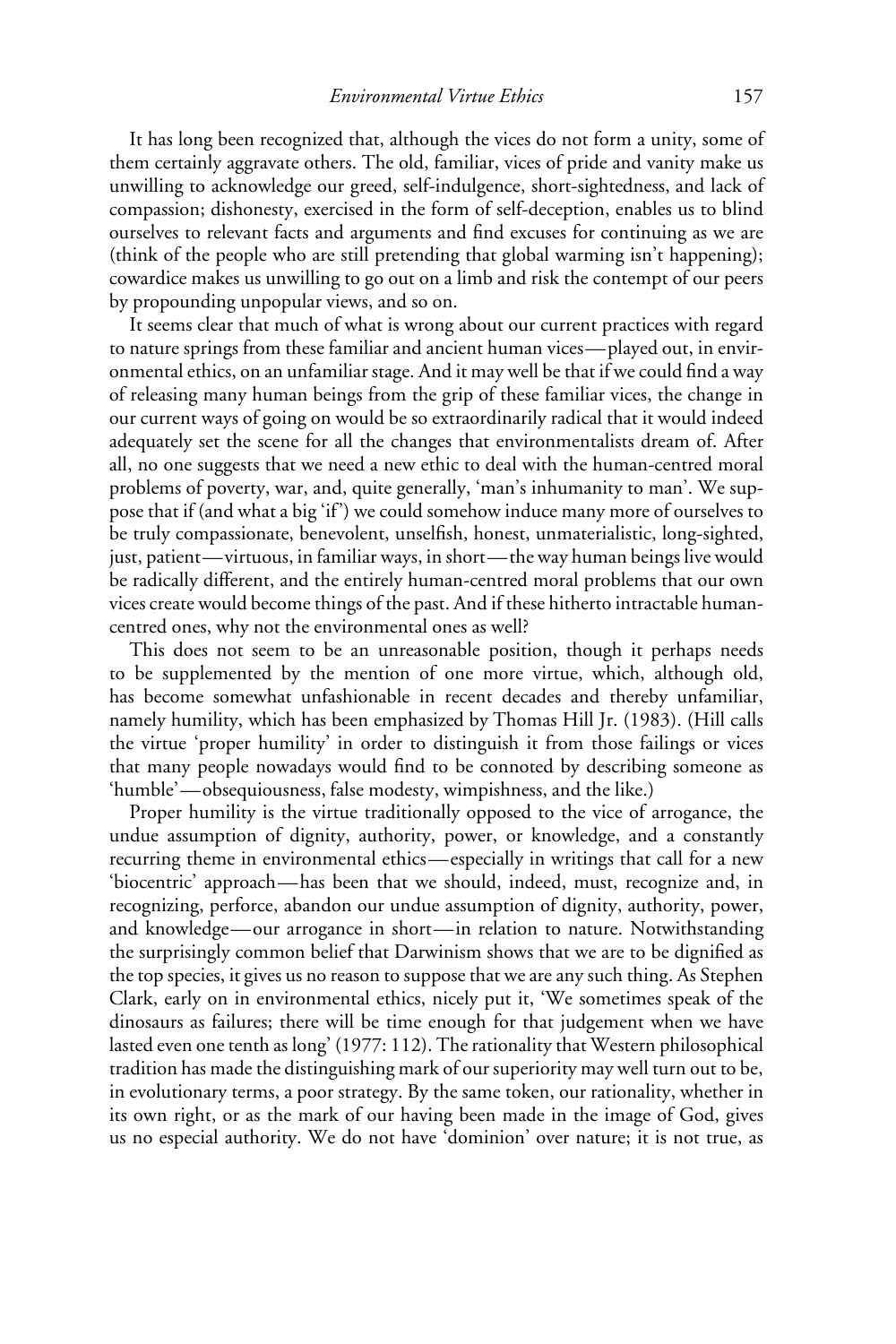Aristotle claimed, that plants exist for the sake of animals and all other animals exist for the sake of human beings. We can—that is, it is possible for us to—make use of plants and animals and indeed minerals and other inanimate things, but the old idea that we can do so without restraint, and that bountiful nature would somehow make good our depredations has now been proved to be a fantasy. (It is a notable fact, which might strike one as enragingly arrogant, or heart-wrenchingly innocent, that Aristotle believed that no species could be destroyed.) Our power over nature, we have discovered, is much more limited than we supposed when we first got modern science going, mostly because, as we discovered rather recently, our knowledge and understanding of the biosphere is in its infancy. (I think it is correct to say that the undue assumption of our power over, and knowledge of, nature is comparatively recent. Prior to the dawn of modern science (whenever we might date that) we may have thought that we had superiority and authority, but I don't think we were under any illusion that we had much of the power over nature that knowledge brings until industrialization.)

In that paragraph on arrogance I crudely sum up an extensive body of environmental ethics literature. Most of the literature that emphasizes such points is, polemically, directed towards establishing the inherent or intrinsic worth or value of individual living things or biotic communities but, in the context of virtue ethics, it serves equally well as a convincing condemnation of our arrogance—and thereby as a call to the unfashionable virtue of humility.

It can be seen that defending the green belief in terms of the old virtues and vices involves a particular strategy. Each old virtue or vice mentioned is considered in the context of the new area of our relations with nature, and thereby acquires a new application or dimension. I have briefly alluded to the old virtues of prudence, practical wisdom, compassion, and proper humility, and the old vices of greed, self-indulgence, short-sightedness, cruelty, pride, vanity, dishonesty, and arrogance. We acquire a new perception, or understanding, of what is involved in being compassionate, or greedy or short-sighted or properly humble or arrogant; some of the old virtues and vices get reconfigured. And, we might well say, from the virtue ethics standpoint, this has been a standard strategy for ethical advance. (We might note a parallel strategy in much deontological environmental ethics; you take a familiar old moral rule or duty, such as the duty not to kill, or to harm, and you play it out on a different stage, thereby giving it a new interpretation.)

## STILL HUMAN-CENTRED?

Is a virtue ethics thus reconfigured human-centred? Well, it is obviously still concerned with what sort of people we human beings should be and what we should do. But any normative ethics is concerned with the rightness or wrongness of human actions, with what we human beings should do and be and there is nothing in the environmental ethics literature that calls for a new ethic to suggest that there is anything wrong with that. However, there is more than a whiff of a much less widespread human-centredness in Hill which, having noted his views, we should pause to consider.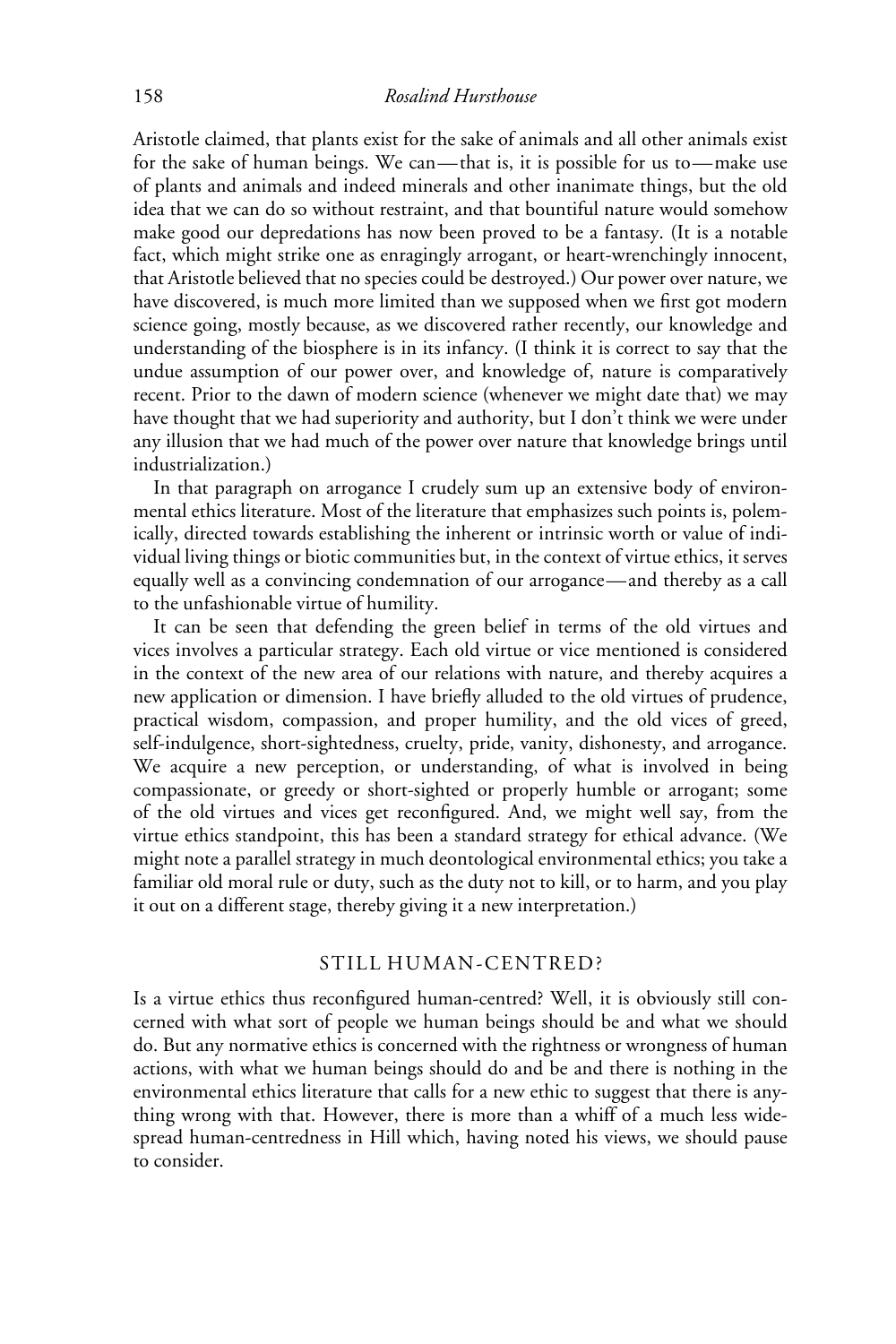Hill argues that neither utilitarianism nor deontology can account for the wrongness of wantonly destroying a living thing such as a tree. But when he moves on to account for its wrongness in the virtue ethical terms of proper humility and arrogance, his discussion disconcertingly parallels Kant's account of the wrongness of inflicting gratuitous suffering on animals. And this is notoriously human-centred. Kant held that the animals' suffering was incidental. What is really wrong with cruelty to animals is that it leads to cruelty to one's fellow human beings. Hill, similarly, holds that what is wrong with lack of proper humility in regard to nature is its dangerous tendency to lead the agent to treat other persons disrespectfully.<sup>3</sup>

Most philosophers who deplore the way we use animals have long made two objections to Kant's account. One is that it is based on a false empirical premise. Notwithstanding their enjoyment of watching bullfights, the Spaniards are not notably crueller to each other than members of other European nations. The second, deeper, objection is that Kant's account simply misses the point. Of course the animals' suffering matters. That is why it is right to describe the gratuitous infliction of it as cruel and to deplore it thereby, regardless of whether or not it leads to cruelty to human beings. How manifestly perverse it would be to account for the wrongness of cruelty to small children not in terms of what it did to the children but in terms of how it led to cruelty to rational adults! And most environmental philosophers would want to make the same two objections to Hill. It is quite implausible to say that being humbled before nature promotes humility before persons, and, more importantly, the untoward death of living things matters. That is why it is right to describe me as acting arrogantly if I assume dominion and authority over the lives of non-rational living things, and act as though they were mine to dispose of at a whim, and to deplore my action thereby, regardless of whether or not I am likely to act arrogantly to other humans.

However, it is Hill's Kantian predilections that lead him down this path. He is thinking of virtue (vice) as a tendency to right (wrong) action independently specified, and his paradigms of right (wrong) action involve other human beings. But virtue ethics, as is well known, specifies right and wrong action in terms of the virtues and vices. If cruelty is a vice, then to recognize an act as one of cruelty to animals is thereby to recognize it as wrong, and no further account of wherein its wrongness consists is called for. Similarly, if arrogance is a vice, to recognize an act of wanton destruction of a living thing as arrogant is thereby to recognize it as wrong and no further account of wherein its wrongness consists is called for. So, in particular, no account in terms of its dangerous tendency to lead to the disrespectful treatment of humans is called for. So virtue ethics need not take on the excessive human-centredness of Hill's account.

It is true that neo-Aristotelian virtue ethics holds that the virtues benefit their possessor, that they are necessary and (with a bit of luck) sufficient for *eudaimonia*, for living well as a human being. Does this claim entail that human well-being is the only thing that really matters morally, or that it is the top value, ranked above any other (in an improperly human chauvinistic way)? Some environmentalist philosophers seem

³ '(T)hose who value such traits as humility, gratitude, and sensitivity *to others* have reason to promote the love of nature,' 224, my italics.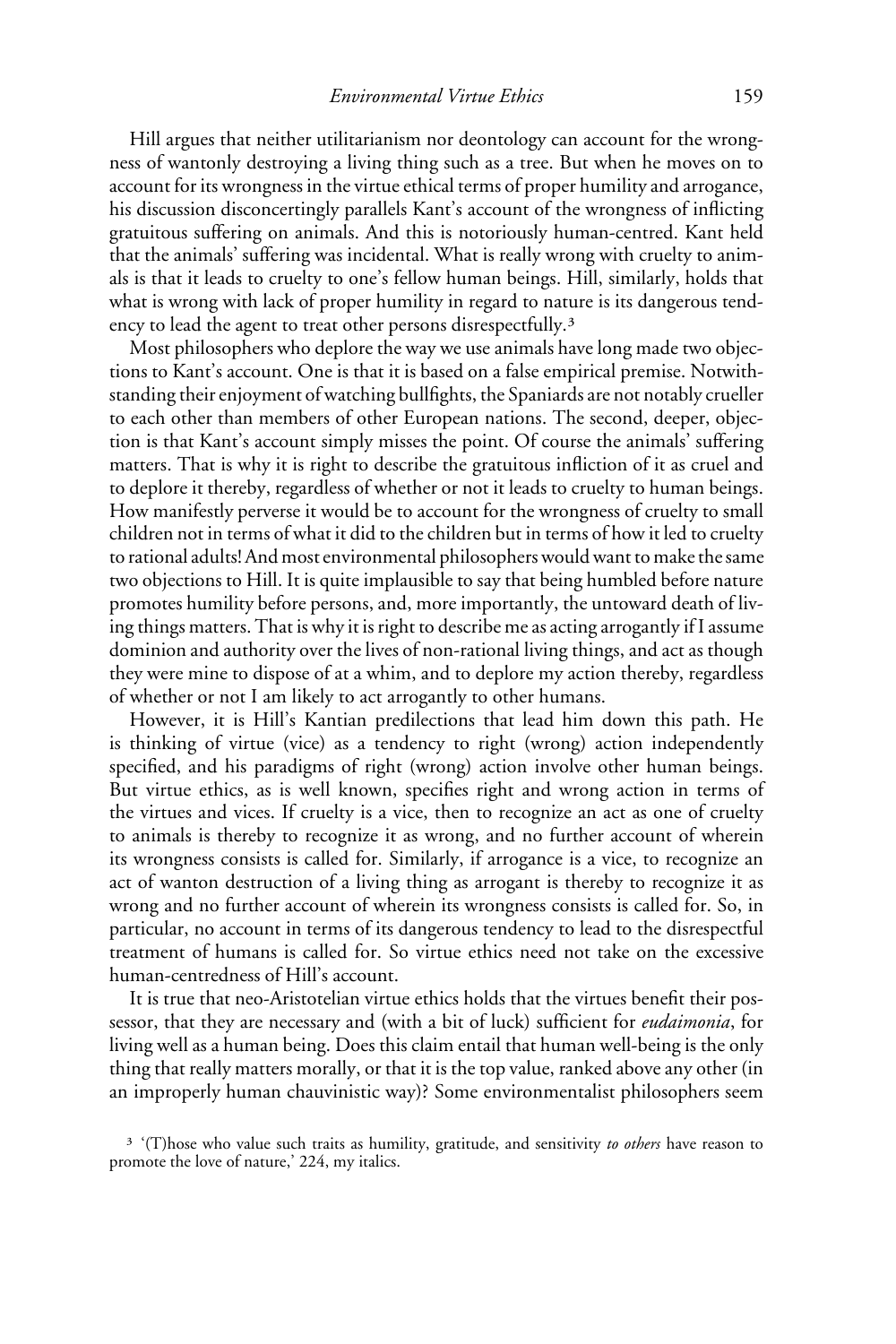to suppose so, but it is unclear why. However, I do not want to dodge this issue, and I shall return to it at the end of the chapter.

Sometimes the disquiet seems to amount to no more than the thought that we should stop thinking about our virtues and vices—and thereby ourselves—and direct our attention to the natural world. And there may be a grain of practical truth in this thought. How, after all, is the reconfiguration of the familiar virtues and vices to be brought about except by a radical change in our ways of thinking and feeling about, and hence acting in relation to, the natural world? Is it not just this change that, for example, Aldo Leopold, Arne Naess, Paul W. Taylor, and Holmes Rolston III have attempted, with some success, to bring about? But a 'way of thinking, feeling and acting in relation to' some field or area of activity is, quite often, an ethical character trait, a virtue or a vice. If what is needed is or are a new way or ways, perhaps what is needed is at least one new virtue, explicitly concerned with our relations to nature.

This brings us to a consideration of the second version an environmental virtue ethics might take.

Before we embark on exploring this, we should note that the introduction—or discovery—of a new virtue is a formidable task. As an ethical character trait, a virtue, say, honesty, is far more than a mere disposition or tendency to go in for certain sorts of actions (say, honest ones). For a start, someone who is honest not only does what is honest but does so for certain reasons, not, for example, simply because they think honesty is the best policy. Further, virtue is also concerned with feelings or emotions; it also involves dispositions to certain sorts of emotional reactions, including finding certain things enjoyable and others painful or distressing. On the more intellectual side, it involves a certain perceptive capacity with regard to the area of the virtue in question (such as, in the case of honesty, an acute eye for occasions on which we are all about to connive unwittingly at dishonesty) and 'practical wisdom'—the capacity to reason correctly about what is to be done—which itself involves reasoning in relation to good ends. And all these apparently disparate elements can form a unity in human nature; that is, they can be recognized as a way a human being, given human psychology, could be.

And finally, if we are not to depart too radically from tradition, this way that we could be should have a recognizable preliminary version; a way that children can be that, although on the right track, still needs to be developed and expanded, and ultimately corrected, by practical wisdom.

Standardly, though by no means invariably, this complex and elusive concept of an ethical character trait is grasped through a noun which names the character trait (e.g. 'generosity'), with an associated adjective ('generous') that can apply to people and to acts—to people as possessing the character trait, to acts that, though not necessarily springing from the virtue, are typical of it. So the introduction or discovery of an unfamiliar, 'new', virtue would, on the face of it, need to involve the invention or coining of a new term or concept, which named a complex unity of dispositions to act and feel for certain sorts of reasons, and to see and respond to things in certain sorts of ways, which we had discovered, or realized, was a way human beings, given human psychology, could be. And this complex unity would have to be the sort of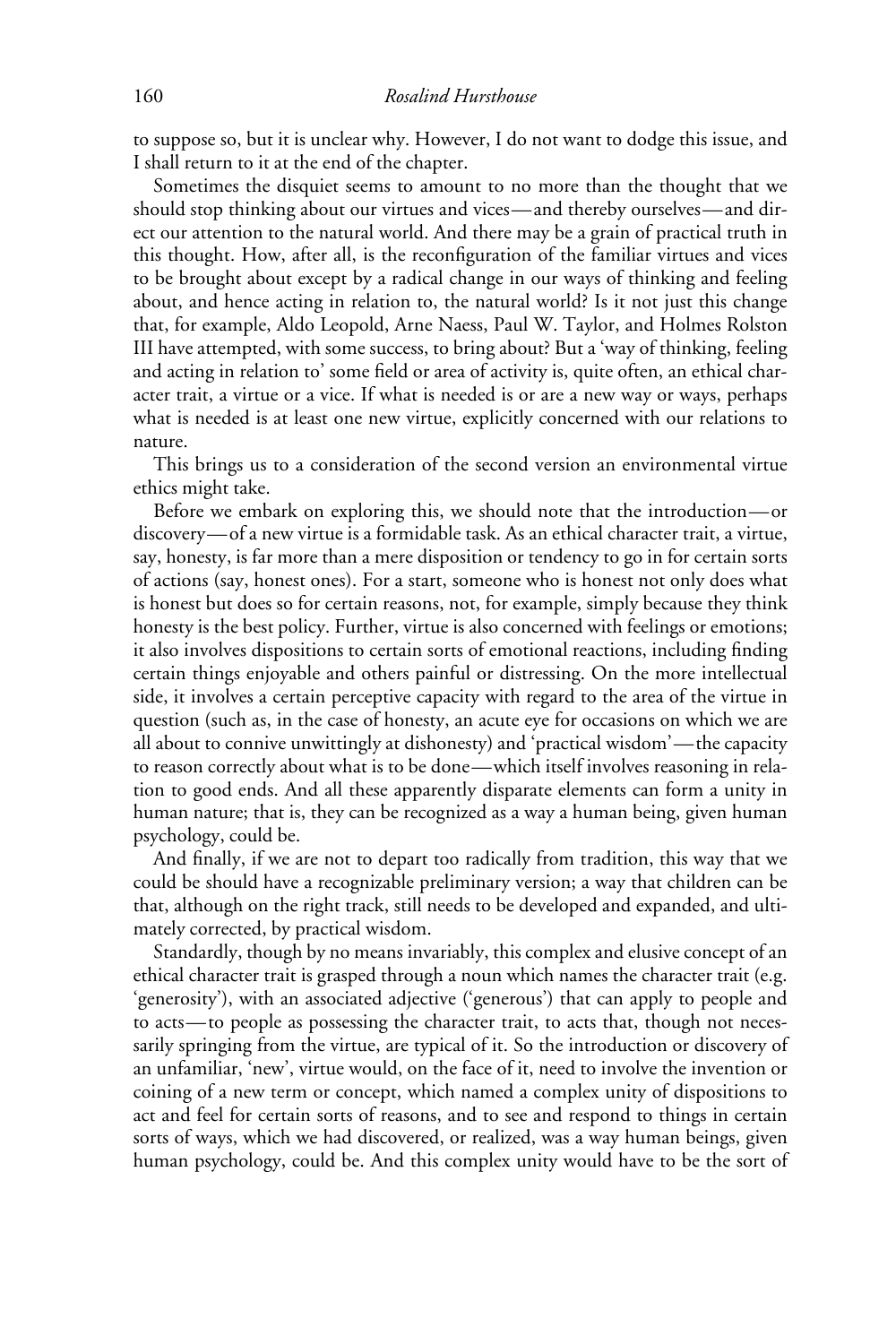thing we could conceive of as being inculcated in children as part of their moral education—not totally against the grain, but expanding on and correcting some natural inclination(s) they have.

## ONE NEW VIRTUE

Hill himself mentions two features that seem to be involved in being rightly related to nature which proper humility does not capture—some sort of aesthetic appreciation of it and some sense of gratitude towards it—and it is noteworthy that finding beauty in nature, and feeling gratitude to it for, not only its beauty, but its abundance, are emotional reactions that are perfectly consistent with proper humility but which rescue one from the proper humility's being crushing or dispiriting. (Could the reflection that human beings and all their works are but an insignificant and fleeting part of the great unfolding of the natural world fail to be crushing if it were not ameliorated by the joyous thought that we are part of something glorious?) The aesthetic appreciation of nature has, as a topic, its own extensive philosophical literature—in aesthetics—and it is not easy, in this area, to transfer aesthetics talk into ethics talk. However, there are certainly some suggestive lines of thought to be pursued.

R. W. Hepburn (1984), an aesthetician, has at least two important essays which find many echoes in environmental ethics literature. One explores 'the enjoyment of natural beauty as tending towards an ideal of oneness with nature or as leading to the disclosure of unity in nature' (1984: 17) and the other analyses the concept of an emotion, wonder, that, as he says, 'occupies in a paradigmatic way exactly that territory common to the aesthetic, moral and religious' (1984: 7).

Some of the points that Hepburn makes about wonder in relation to nature could well be taken over into an account of (proper) humility, to which he explicitly links it, but he also links it, surely rightly, to openness, to gratitude, and to delight. The interesting question for virtue ethics is whether the emotion of wonder might resemble the emotions of fear and anger in being one whose correct orientation amounts to a virtue. Being rightly disposed with respect to fear amounts to the virtue of courage. Being rightly disposed with respect to anger amounts to a virtue, nameless in Aristotle's time and to this very day. (Following Aristotle, in translation we call it 'patience', while recognizing that this, as he says, 'tends towards describing the deficiency' of not getting angry when one should.) Could being rightly disposed with respect to wonder—i.e. being disposed to feel wonder the right way, towards the right objects, for the right reasons, to the right degree, on the right occasions, in the right manner, and to act accordingly—count as a virtue, a character trait of the required complex sort? It may well be that it could.

There is, one might say, unrecognized by generations of philosophers and psychologists, a human emotion as familiar and everyday as fear and anger which is wonder, typically expressed (in English speakers) by the happy cry 'Oh isn't that wonderful!' (or nowadays, with unwitting appropriateness, 'awesome!') that children come up with spontaneously as soon as they have learnt to talk. (In fact it is not quite true that it has always been unrecognized. Descartes has it in the *Passions of the Soul*.) If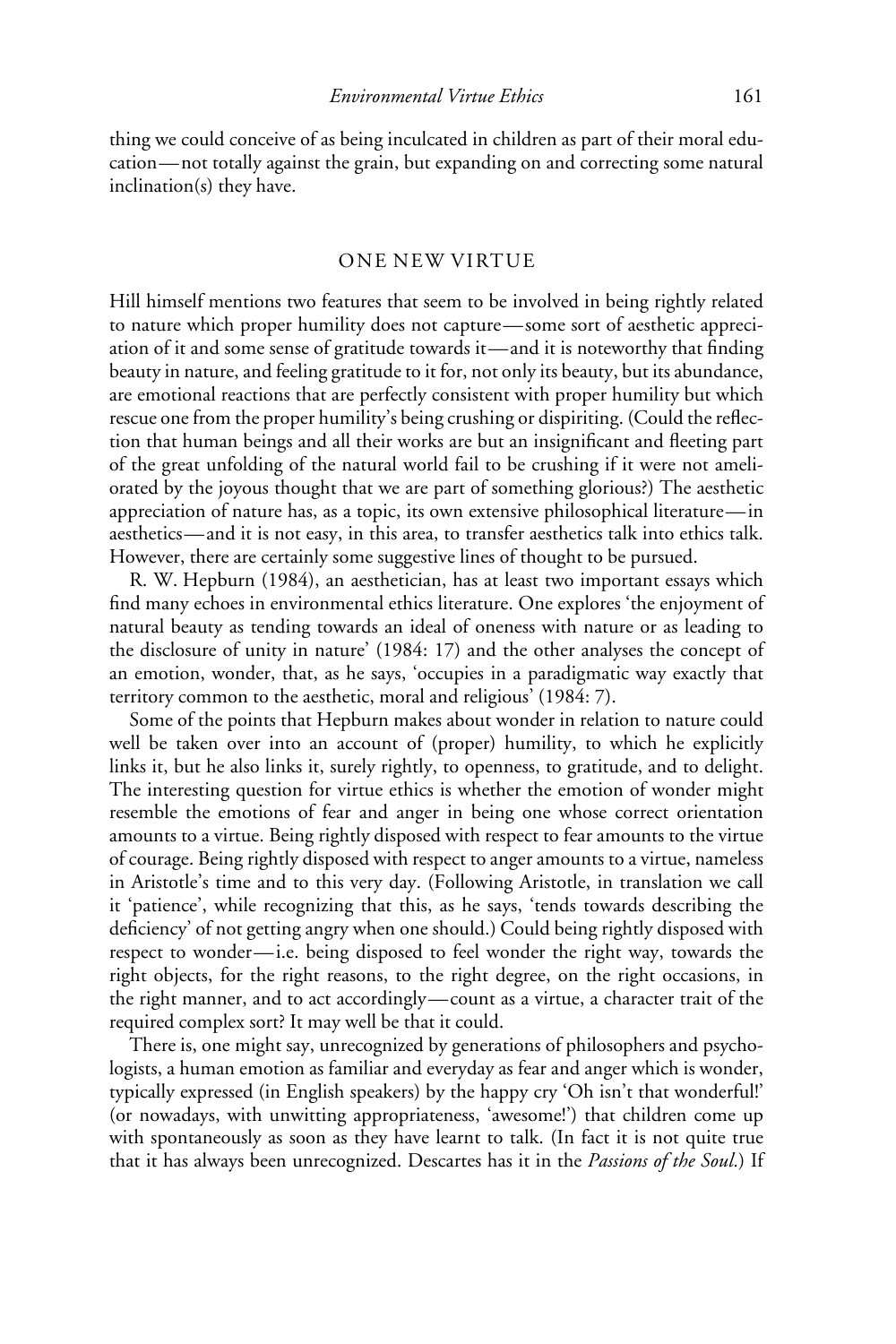Hepburn is right, this emotion can be felt in accordance with, or contrary to, reason just as fear and anger can. Some objects, for instance nature and its works, are proper objects of it; some, such as the merely novel or unfamiliar, are not. And getting this natural human emotion in harmony with reason really matters morally, just as getting the emotions of fear and anger in harmony with reason do. If we think and feel, not that nature is wondrous but that Disneyland or the Royal Family of Windsors are, that the other animals are not, but we are, that the seas are not but swimming pools on the twentieth floor of luxury hotels are, and act accordingly, then we will act wrongly, just as we do when we fear pain to ourselves but not to others, or are angered by justified criticism and not getting our own way but not angered by cruelty to animals or injustice to our fellow humans.

The putative virtue of being disposed to feel the emotion of wonder the right way, towards the right objects, for the right reasons, to the right degree, and so on is, I think, explicitly concerned with our relations to nature (who has written about wonder without talking about the wonders of nature?) and the exploration of this putative virtue, in that explicit connection, would probably form an instructive and inspiring part of an environmental virtue ethic. But it is not uniquely so concerned. Hepburn, after all, discusses it in relation to works of art, and it would be odd for a philosopher to deny that the works of the Great Dead Philosophers are proper objects of wonder. So we might look further, for a putative virtue that takes our relations with nature as its unique concern and incorporates just that part of right wondering which is concerned with recognizing the wonders of nature. (Compare the way the personal virtue of justice incorporates that part of 'patience' which is concerned with being angered by injustice to others.)

# ANOTHER NEW VIRTUE

The existing literature suggests the possibility of a further new virtue, one which, unlike the putative virtue of being disposed to feel the emotion of wonder in the right way and so on, has actually acquired something in the way of a name—namely the term 'respect for nature'. The term was originally brought into environmental ethics by Paul W. Taylor, who used it to signify what he calls an 'ultimate moral attitude' rather than a virtuous character trait. However there are at least three, related, problems with Taylor's account, all of which are side-stepped or dissolved if we recognize his 'respect for nature' as a character trait rather than simply as an attitude (even an 'ultimate moral attitude') which I want to spend a little time discussing.

Before I do, I must stress how admirable I think Taylor's introduction and discussion of 'respect for nature' are. I do take him, along with Aldo Leopold, Arne Naess, and Holmes Rolston III, as amongst the really ground breaking, towering, figures in environmental ethics. They, as far as I am concerned, are the people who came up with the real practical wisdom about the subject, so I regard the following points as relatively speaking, mere philosophers' quibbles.

The first problem concerns how it can come about that someone has 'respect for nature' in Taylor's sense.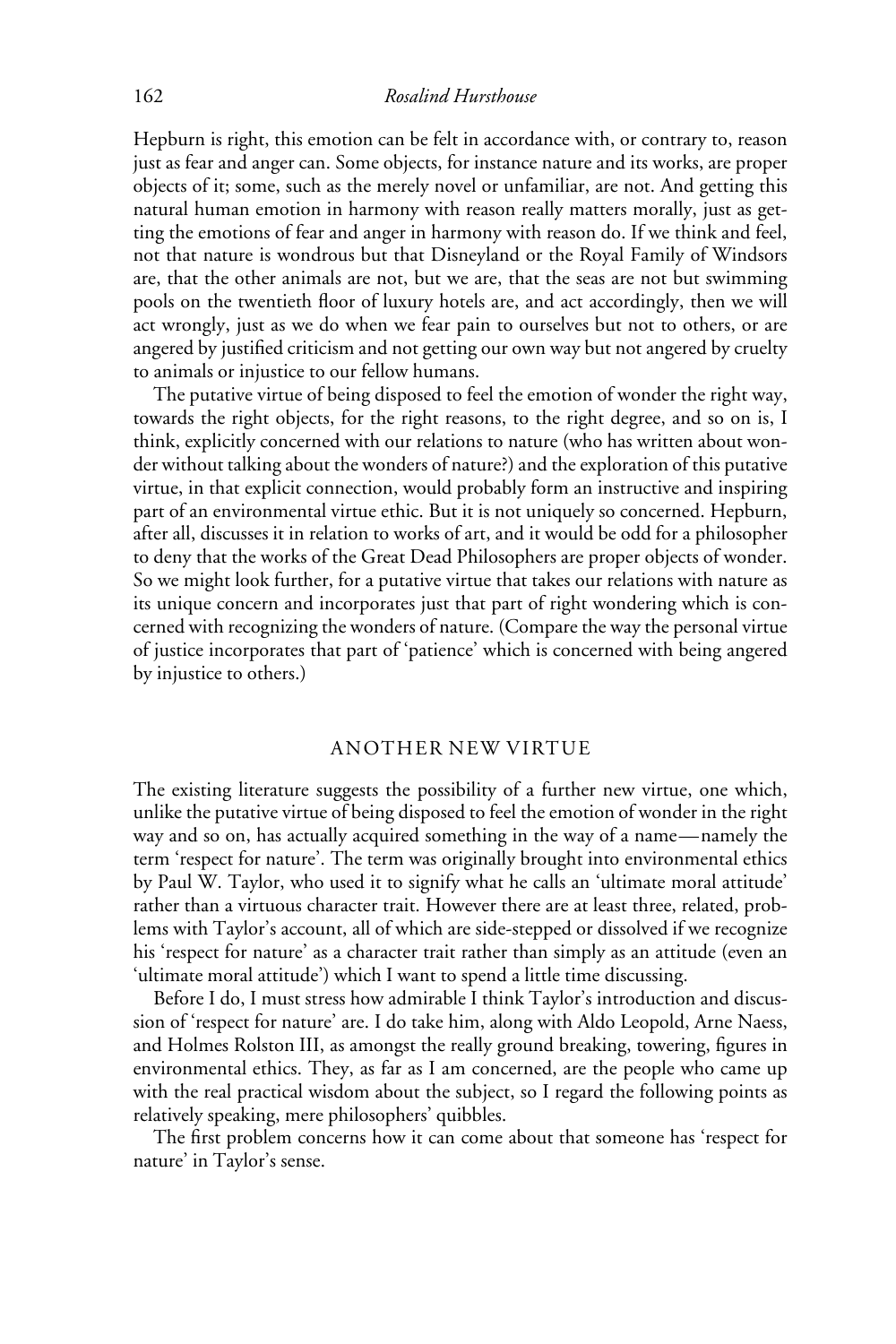Taylor begins with the (actually very old Aristotelian) idea that any living thing has a *telos*—a good of its own—and the related claim that, as such, any living thing can be benefited (by that which enables it to achieve its *telos*) or harmed (by that which interferes with its doing so). He then adds the claim that any living thing possesses 'inherent worth', as a member of 'Earth's Community of Life'. This latter claim, he says, is not the sort of statement that can be proved; rather, to regard or conceive of living things as having 'inherent worth' is to adopt the attitude of respect for nature. And he makes his commitment to a Kantian theoretical framework explicit by drawing a parallel between this ultimate moral attitude and that of the attitude of respect for persons as persons. To regard persons as having inherent worth or 'dignity' is, in Kantian ethics, he says, to adopt the attitude of respect for persons *as* persons.

Taylor's construal of Kant (which I think is probably wrong) on respect for persons as persons is instructive, for he says 'When this is adopted as an ultimate moral attitude*it involves the disposition to treat every person as having inherent worth or human dignity*' (1981: 207, my italics). Twenty years ago, such a claim might well have passed without question, but the more recent, fruitful, exchanges between Kantians and virtue ethicists prompt several very awkward ones. The disposition in question is clearly supposed to be much more than a tendency of intention. It is supposed to be an efficacious tendency—a tendency to succeed in treating people as having inherent worth or human dignity. But how does adopting the attitude of respect for persons bring in its train the practical wisdom that enables one to know how to treat a person as having human dignity when, for example, their cultural or social expectations are different from yours and unknown to you? How indeed does it bring in its train the ability to recognize a member of a despised race or religion or sex as a person at all? How does it bring the perceptual capacities and emotional sensibilities needed to appreciate what is called for in particular situations when there appears to be a forced choice between treating one person as having human dignity and another as not having it? How does it bring with it either strength of will or a systematic reorientation of the emotions such that you standardly treat people as having human dignity ungrudgingly and without resentment and moreover with the right light in your eye?

No one gets to have all that just by 'adopting an attitude'. These dispositions and capacities have to be inculcated, from childhood, in the moral training of character.

Taylor always speaks of 'taking up' or 'adopting' the attitude of respect for nature, as though this were something one could do more or less overnight, through a rational process. But as people familiar with his writings will know, adopting the attitude of respect for nature turns out to involve acquiring a set of dispositions and capacities similar to those that would have to be involved in having the efficacious disposition to treat people as having human dignity. What he describes, and explores, brilliantly, is being rightly oriented to nature, through and through, in action, emotion, perception, sensibility, and understanding. What is involved in 'adopting' this attitude would, according to what he says about it, manifestly have to be a complete transformation of character. Really coming to see oneself as sharing 'a common bond' with all living things would involve a radical change in one's emotions and perceptions, one's whole way of perceiving and responding to the world, of one's reasons for action and thereby actions. And that is the sort of change that cannot (for the most part)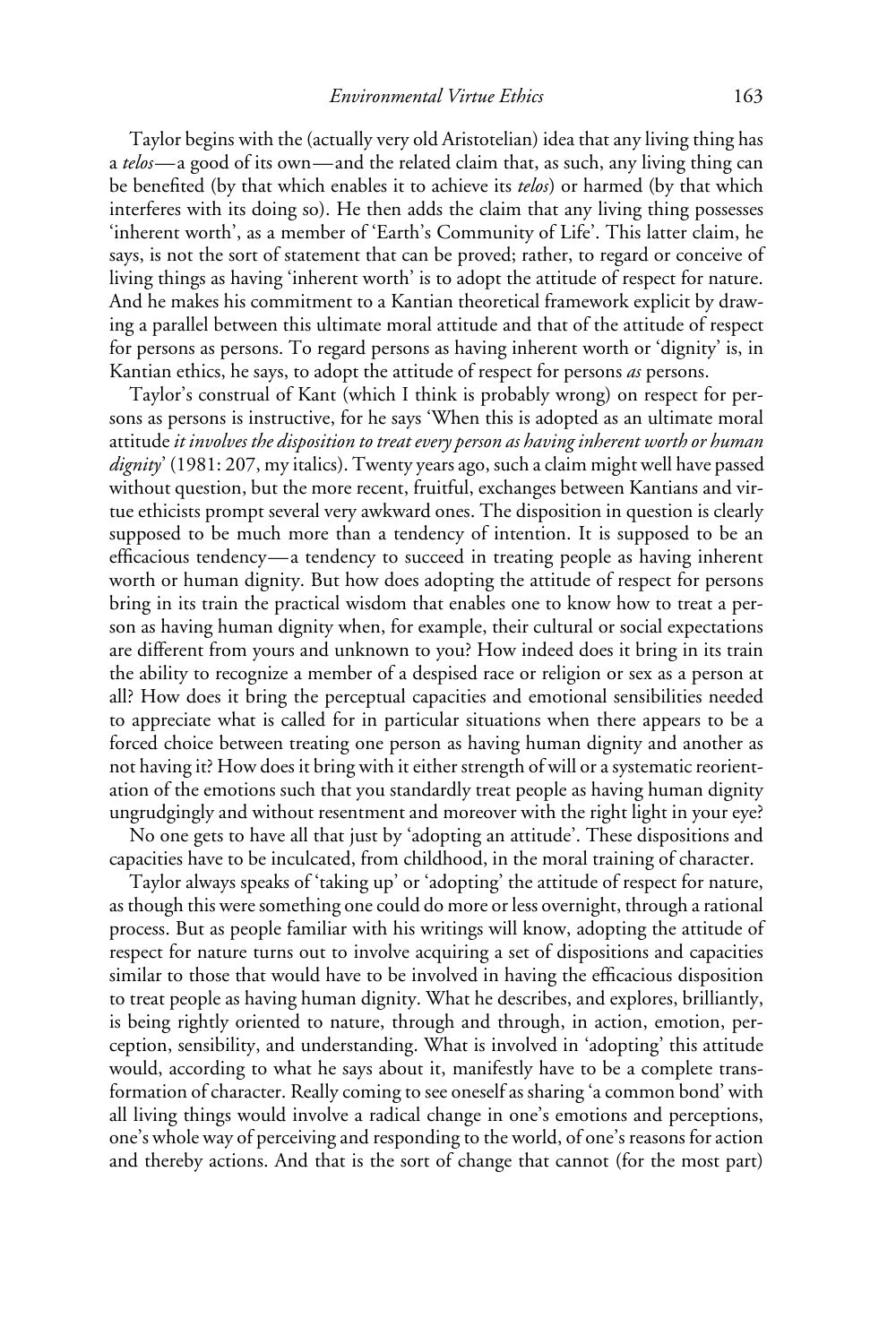come about just through, say, reading a philosophical book and deciding to change; it cannot (for the most part) simply be 'adopted' or 'taken up'.

So he has a problem. Can having 'respect for nature', as he describes it, not come about at all, given that it cannot simply be adopted or taken up? The problem is solved if we construe it as a virtue. You can't just decide to have a virtue; virtuous character traits cannot be acquired theoretically by attending lectures or reading books or articles and just deciding to be that way. But they can be acquired through moral habituation or training, beginning in childhood and continued through selfimprovement.

The second problem with Taylor's account is his reliance on the contentious notion of 'inherent worth' which, *if introduced in a foundational premise*, notoriously brings standard problems with it. Does it or does it not admit of degrees? Either answer lands one in difficulties, as the ethical literature based on the foundational premise that the other animals share inherent or intrinsic worth or value with human beings illustrates. It seems impossible to allow that it admits of degree without claiming that human beings (or at least all the human beings who are persons) have the highest degree and thereby what promised to be a radical reformation of our old understanding of ourselves in relation to the other animals loses most of its revisionary character. But to the modern city-dwelling philosopher—and her readers—the alternative seems hopelessly impractical. The Jains may command our admiration but we do not go into print saying that that is how we all should live.

From the perspective of virtue ethics, Taylor's introduction of the contentious notion of inherent worth is superfluous. 'Regarding a living thing as having inherent worth' amounts to nothing more (though nothing less) in his account than regarding facts about whether a proposed course of action will benefit or harm a living thing as providing non-instrumental reasons for or against it, and it is his rich and insightful identification of this range of reasons which is significant. For, once they are identified, we can readily see how they might be used to inculcate a character trait—the virtue of 'respect for nature', or, as I would prefer to call it (given the restrictive connotations of 'respect'), 'being rightly oriented to nature'.

This range of reasons not only might be, but in fact *are*, given to children by adults who are beginning to inculcate in them at least the beginnings of a virtuous character trait oriented to nature. The child pokes or hits or tears at the living thing, and the parents say 'Don't do that, you'll harm it.' Or the child swats or slashes at a living thing and the parents say 'Don't do that, you'll kill it.' Or the child is taught how to look after a plant or animal—'You have to do this, because it needs water', 'She wants to go for a walk, take her out.' Or the child condemns some living thing's way of going on as 'stupid' and the parents say 'No, it's not stupid, it's brilliant; what it's doing is this' and then explain how what the living thing is doing results in its achieving its *telos*. And as nature-loving (not yet 'nature-respecting') parents and teachers know, one of the best ways to enable children to get over their disgust and fear, whether instinctive or learned, of various living things is to tell or show the child how the thing in question works—how it achieves its *telos*—and/or how this sort of thing, living in its sort of way, contributes to the life-processes of other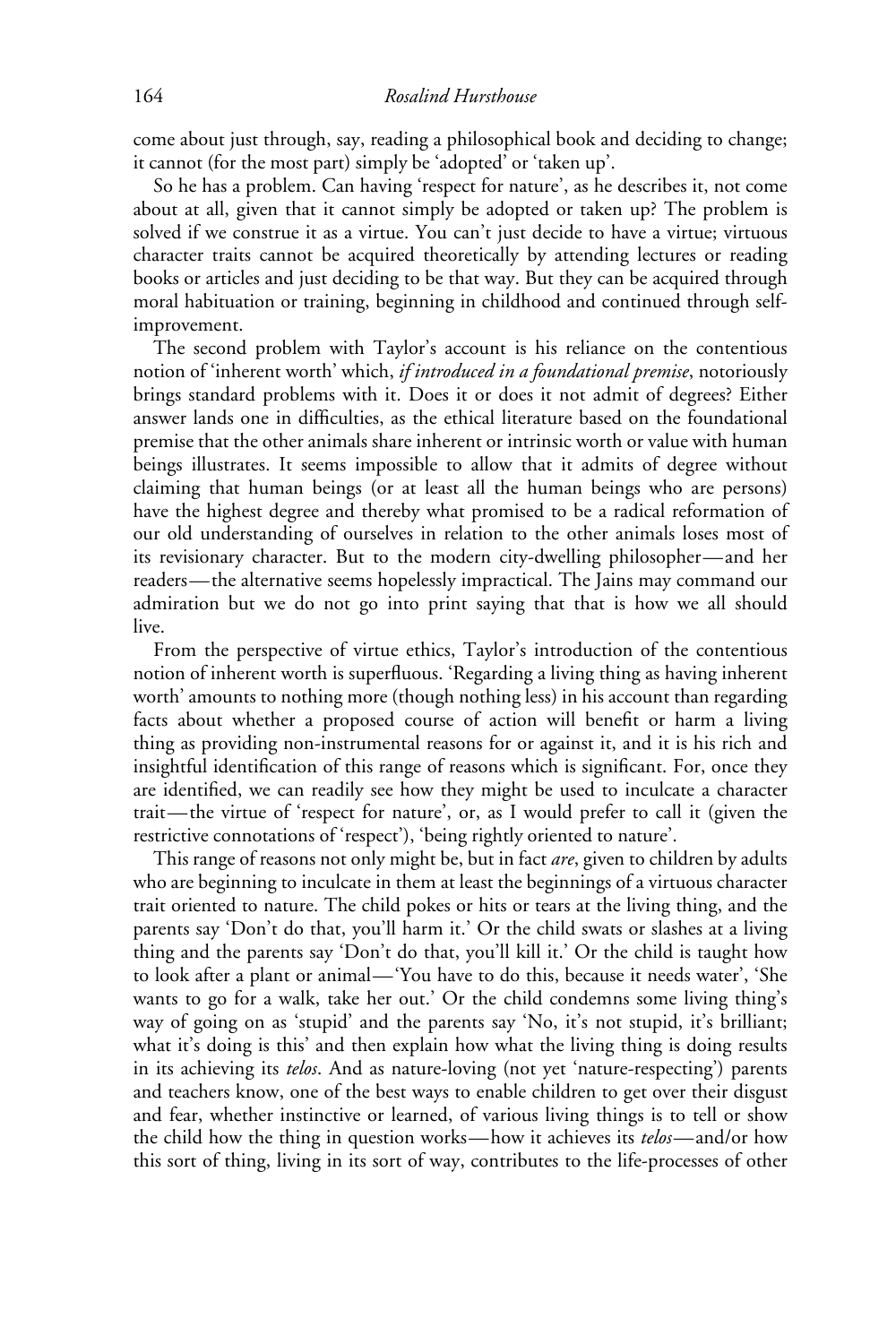sorts of things, including us. Whereupon the children start saying (in effect), 'How wonderful!' rather than 'Yuck!'

Such training begins to shape a particular way of perceiving, acting in relation to, feeling and thinking about, the natural world. We could well say, speaking colloquially, that such training involves teaching a child to recognize the inherent or intrinsic worth or value of at least some living things. (Only some, as things are at the moment, which is why I stressed 'nature-loving' as opposed to 'nature-respecting'.) But there is a very important theoretical difference at issue here. On the one hand, we may start, as virtue ethics does, with the training of children in reasons for action and emotional responses and the colloquial redescription of such training as teaching the child to recognize the inherent or intrinsic worth or value of living things. On the other hand, we may start, as Taylor and many other 'biocentric' deontological ethicists do, with foundational premises ascribing such worth or value to them.

One might bring out the difference as follows. Suppose it is agreed ground that bringing up children to be, at least partly, rightly oriented to nature in fact involves training them through the range of reasons suggested above. (This contrasts with the implausible claim that the training involves no more than 'Don't do this, do do that, look at this, be interested in that, because it has inherent worth.') Then the stance of those who seek foundational premises is that the unity of this practice must be underpinned or guided by something unconsciously or dimly apprehended by the parents and latched on to by the children, namely, the inherent worth of the living things in question, the property that they all share. And, granted the existence of such a property, it is clearly part of the philosopher's task to give an account of it, by working out what the 'worth/value-making characteristic' is that everything with this property has in common. But the stance of those who, following Wittgenstein, regard the search for such foundational premises as a philosophical mistake is that the unity of the practice so far described (insofar as it has a unity) need not be underpinned or guided by anything, let alone by any one thing such as inherent worth somehow apprehended by the parents.

The third problem with Taylor's account is this—he limits his ascription of inherent worth to individual living things (though it seems that these include species' populations and ecosystems). Hence what he has, officially, identified is not so much 'respect for nature' as 'respect for living nature'. According to him, things have inherent worth only because, or insofar as, they are 'members of the Earth's Community of Life'. And he identifies the characteristic outlook of someone with 'respect for nature' as follows:

one sees one's membership in the Earth's Community of Life as providing a common bond with all the different species of animals and plants that have evolved over the ages. One becomes aware that, like all other living things on our planet, one's very existence depends on the fundamental soundness and integrity of the *biological* system of nature. When one looks at this domain of life in its totality, one sees it to be a complex and unified web of interdependent parts. (1986: 44, my italics)

Now what does seem a little odd about that, read strictly, is the insertion of 'biological' before the words 'system of nature'. Do the sun, the moon, and the seas, the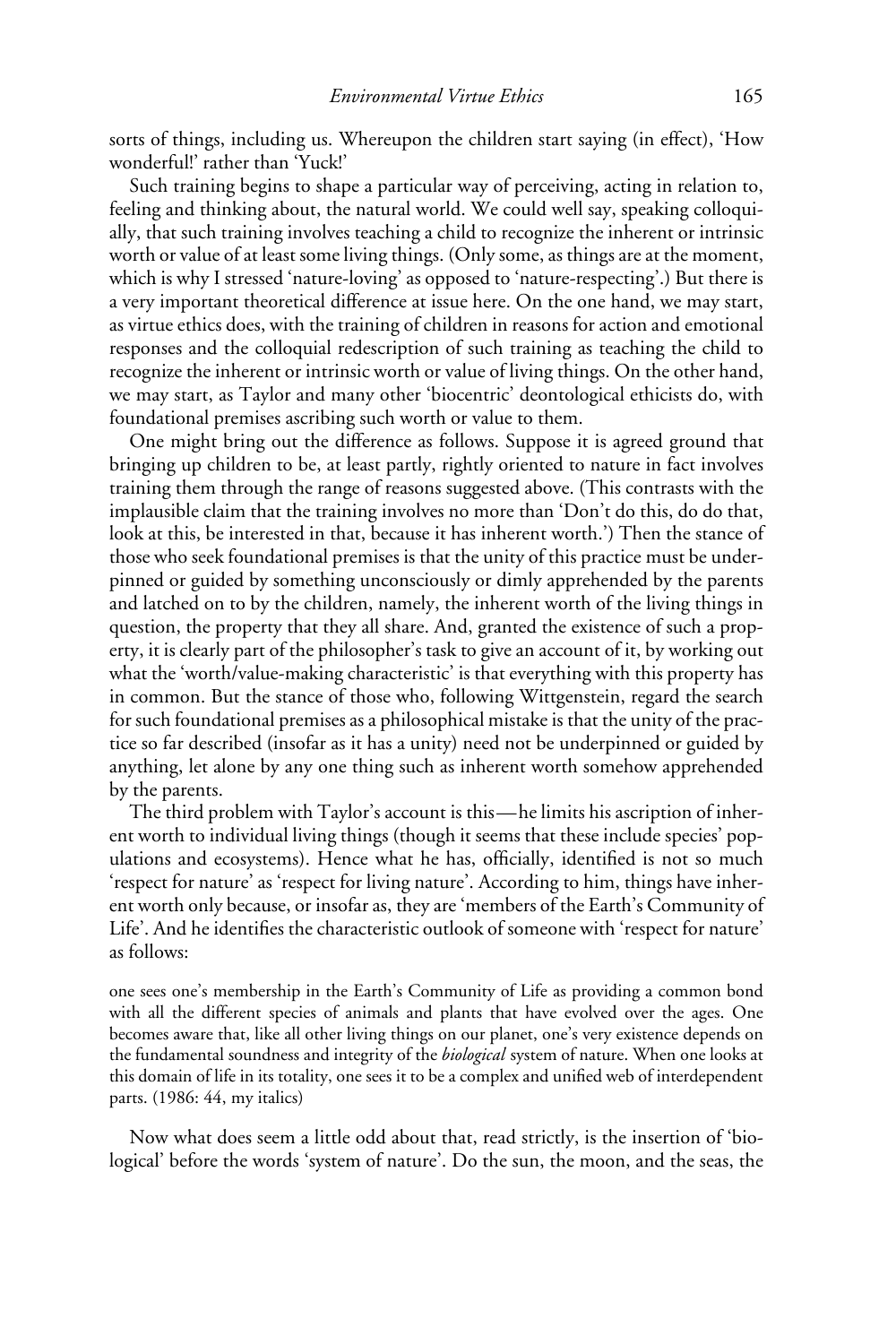minerals in the earth, the ozone layer, have no role to play in maintaining the 'domain of life in its totality'? Is it not nature, animate *and* inanimate, that, in its totality, is seen to be a unified web? True, not much of the inanimate depends on the animate for its existence but why stress interdependence as the all-important feature of unification? Drawing a hard and fast distinction between the animate and the inanimate seems particularly inappropriate in the context of environmental ethics. Some years ago, when the rising of the seas and the consequent higher sea levels at high tide were recognized to be having an unmistakable deleterious impact, I remember reading that someone had brightly suggested we could solve the problem by blowing up the moon. And every environmentalist was (surely rightly) horrified, notwithstanding the inanimate nature of the moon. (Of course I know that the absence of the tides would kill a lot of plants and animals whose survival depends on their occurrence. My point is that many people's horror was, in fact, quite independent of those consequences of the proposed act of extra-terrestrial vandalism.)

Taylor is landed with this problem because of his attempt to provide a foundational premise about inherent worth. Things have inherent worth, when they do, because they share a common feature—being a member of the Earth's Community of Life. This gives the account a philosophically satisfying unity, and one can see that much of this would be lost if one tried to formulate a second feature, common to just the right inanimate things, and claimed that they had inherent worth because of it, yielding a disjunctive premise about what grounded inherent worth. But if we think of being 'rightly oriented to nature', not as an attitude founded on an adult's rational recognition of such a one-sentence premise but as a character trait arising from a childhood training that gives us particular reasons for action (and omission) in particular contexts, and shapes our emotional response of wonder, the hard and fast line he draws between the animate and the inanimate becomes insignificant. (That is why I implied above that the unity of the practice thus far described, which was of inculcating the beginnings of being rightly oriented towards living nature, wasn't much of a unity.)

Environmentally minded parents teach their children not only not to harm and kill the living but also not to despoil or destroy natural inanimate objects. Although a theory-obsessed parent might go to the lengths of teaching a child not to slash at a spider's web just because this might harm the spider, few nature-loving parents find it necessary to do so. The spider's web, notwithstanding its being inanimate, is reconstructed as an object of wonder—so delicate and light but so strong, so intricately patterned—and not to be wantonly destroyed simply because it is such an object. It fits into a spider's achieving its *telos* in such and such a way, and that is also part of what is wondrous about it, but in teaching this to children, who would look around to check that the web-maker was still alive and dependent upon it?

Spiders' webs, like ammonites and other fossils, make it impossible to draw Taylor's hard distinction between the animate and the inanimate. An ammonite is something else that is not to be wantonly destroyed but wondered at—once again so intricately patterned, and also so awesomely old. And, despite being inanimate, it is part of (not the present, or near present, but) the long past domain of life. 'Look,' one says to the child, 'do you know what this is—and *was*?' And the child is thunderstruck. Nor do we find ourselves suddenly talking in distinctively new ways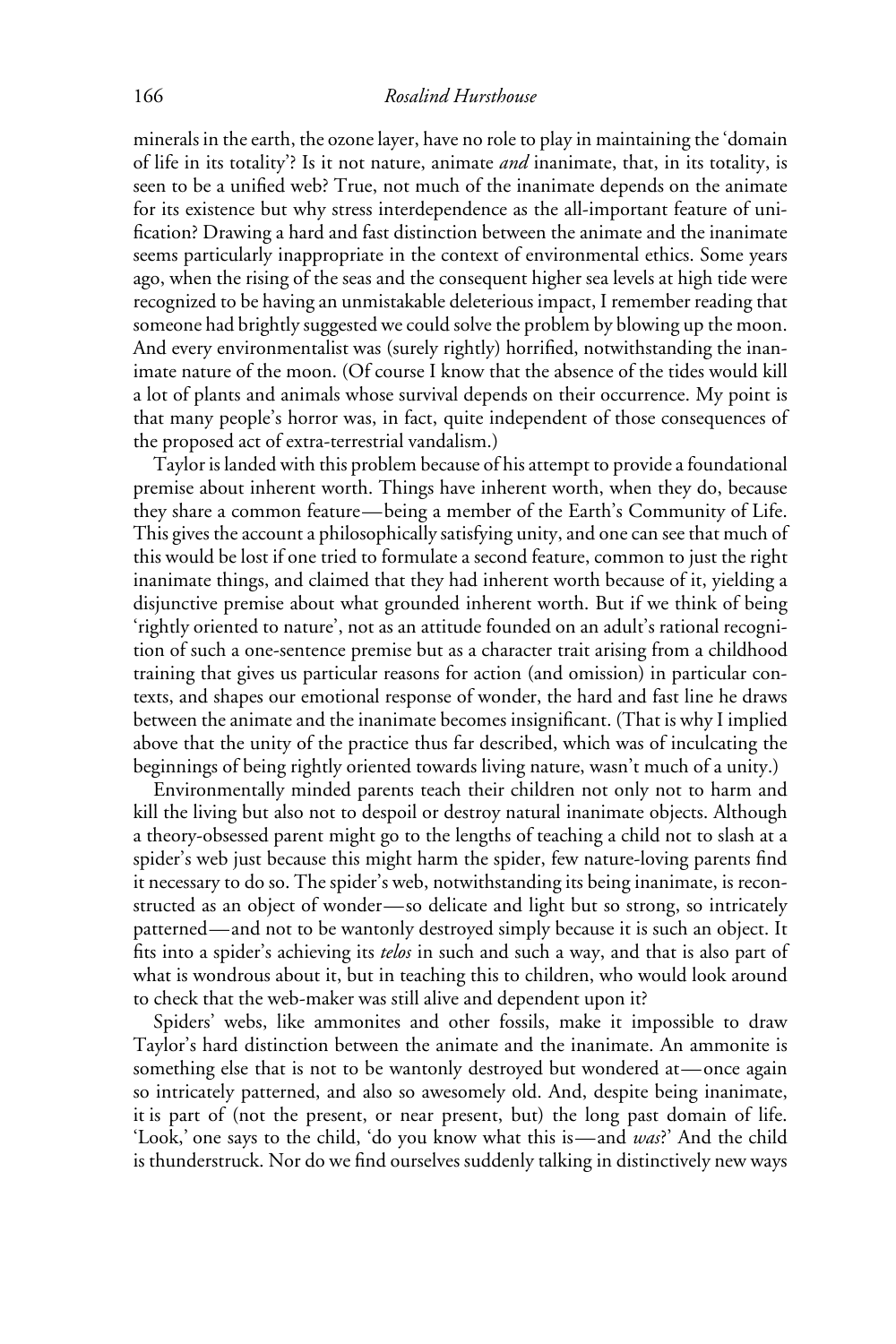to our children when we come to the Grand Canyon, and similar rock formations. They are so intricately patterned, so old, and so huge, such proper objects of wonder, and have a connection with the domain of life insofar as the geological workings of our planet are inseparable from the workings of life on it, all being part of 'the system of nature', that 'unified web'.

As before, when we teach children not to slash mindlessly at spiders' webs, to look at fossils carefully and try to understand their shape, to be glad rather than sorry that the Grand Canyon is not rimmed with machines dispensing Coca-Cola, giving the reasons that we do, we could, colloquially, redescribe what we are doing as teaching them the inherent worth or intrinsic value of spiders' webs, fossils, and the Grand Canyon. But giving that colloquial redescription simply sidesteps the problem of advancing a foundational philosophical theory which has to start from some (indefinitely?) large set of premises to the effect that these things have such worth or value because or insofar as they are intricately patterned and/or delicate and light (or not delicate but incredibly hard and heavy) or fresh and new (or awesomely old) or tiny and yet still effective (the revelations of the microscope) or huge (the Grand Canyon again) or whatever.

The contrast here is between, on the one hand, trying to ground intrinsic/inherent value/worth/considerability in a few 'x-making characteristics' and, on the other, just starting with an indefinite range of reasons taught for responding, in the broadest sense, to nature, in certain ways. These include, at least, wondering at, looking hard at, finding out more about, rejoicing in, understanding why other people spend their whole lives studying, being anxious to preserve, not dismissing or ignoring or destroying or forgetting or assuming one can always put a price on *...*everything in the natural world.

At the moment, as I think we all know, none of us, however committed to environmentalism, has achieved any more than getting a few of our responses to a few of the things in the natural world right. Possession of the virtue of being rightly oriented to nature quite generally is still a long way off. But the green belief does, after all, call for a radical change in us, something rather more radical, one would suppose, than a change in a few theoretical beliefs about intrinsic worth that few people but philosophers are conscious of holding anyhow.

## WHAT TO DO?

'But' it might be objected, 'what is the point of thinking of environmental ethics in virtue ethics' terms when it will manifestly fail to tell us what we should do? For whether we talk about reconfiguring the old virtues or recognizing a new one, we don't seem to get any answers to our pressing problems. All we get are some fairly obvious prohibitions against wanton, gratuitous, selfish, materialistic, and shortsighted consumption, harm, destruction, and despoliation.'

True enough. But suppose we turn to any other environmental ethics for guidance about what is morally required of us in detail in the way of actions and changes in life style starting, say, tomorrow. What will we find? Apart from the same fairly obvious prohibitions I think it must be admitted that the answer is 'Not much'.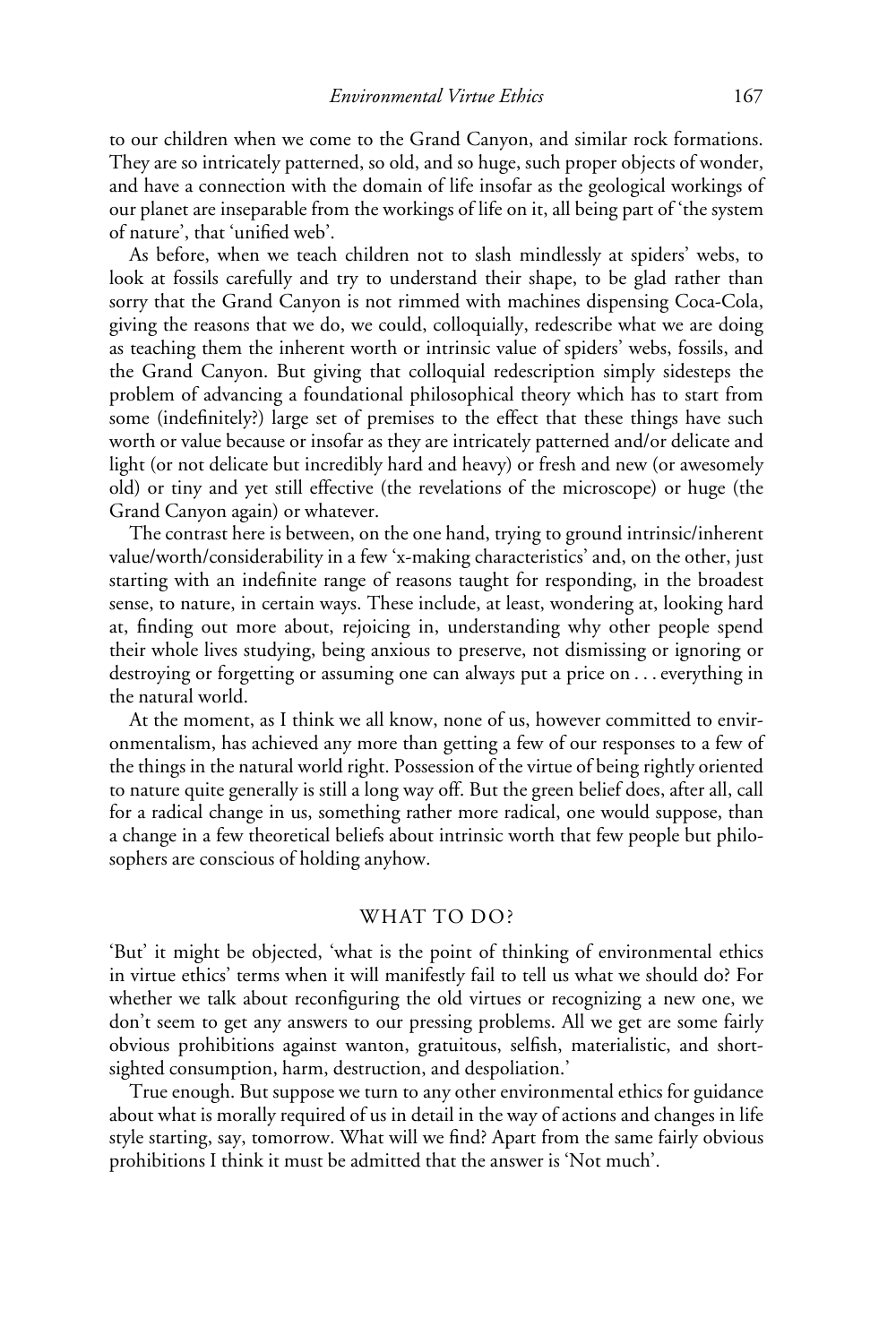#### 168 *Rosalind Hursthouse*

I am not denying that Taylor, for example, offers principles intended to enable us to adjudicate between the competing claims of human beings and other living things. But the only things such principles clearly yield are the obvious prohibitions that even the palest green environmentalist is already living in accordance with. Has any one of my readers recently bought ivory or a caged tropical bird or hunted a rare wild mammal? One might interpret some of Taylor's principles as, more forcefully, yielding a prohibition against driving a car in, at least, all those circumstances in which one will inevitably kill a number of insects but not save any other lives, but Taylor himself does not construe them as doing so, speaking instead merely of the requirement to use anti-pollution devices on automobile exhausts. And not driving around in a car without an anti-pollution device seems another pretty obvious prohibition.

So if all we find are obvious prohibitions, but no guidance for further detailed changes, the questions arise 'Why not? What's still missing? Is the normative theory incomplete or what?' I don't know whether any non-virtue ethicist has ever answered these questions, but virtue ethics has a straightforward and, I think, extremely plausible answer.

Virtue ethicists seek answers to questions about what we should do and how we should live by considering what someone who really possessed virtue to a high degree would characteristically do, and how they would live. And we have little idea of the answers to such questions in the context of environmental ethics because we have so few exemplars of the relevant virtues, real or fictional, if any.

Suppose that being rightly oriented to nature is pre-eminently, the relevant virtue. (I think, at this stage, that little hangs on the distinction between reconfiguring the old virtues and recognizing this new one. Acquisition of the new would go along with reconfiguring the old, and anyone who had adequately reconfigured the old could be truly described as having acquired the new.) This virtue is not a character trait we see manifested by any academic philosophers who, inevitably, lead lives of standard Western, materialistic comfort, driving to shop at their supermarkets, buying new clothes, listening to opera on their CD players, dining in restaurants, writing their books and articles on computers, jetting to international conferences to present their views on environmental ethics, and teaching them to their students in large, land-occupying, buildings. (This does not mean that environmental philosophers are hypocritical, just that our sincerely held ethical beliefs still leave us far short of possessing virtue, in particular perhaps, the practical wisdom, permeating every virtue, that enables its possessor to know what to do in particular circumstances.)

It is possible, though this is contested, that we have glimpses of what it might *have* been like to live in accordance with the virtue of being rightly oriented to nature in the little we know of the lives of the Australian Aborigines and the Amerindians before European hegemony. But even if we knew a lot more about their lives and even if it were certain that they had possessed the virtue, this would not entail that that is how we should strive to live and be now. Human beings are, essentially, socially and historically situated beings and their virtuous character traits have to be situated likewise. A twenty-first-century city-dweller who possessed the virtue to some degree could hardly manifest it in just the same ways as Australian Aborigines and Amerindians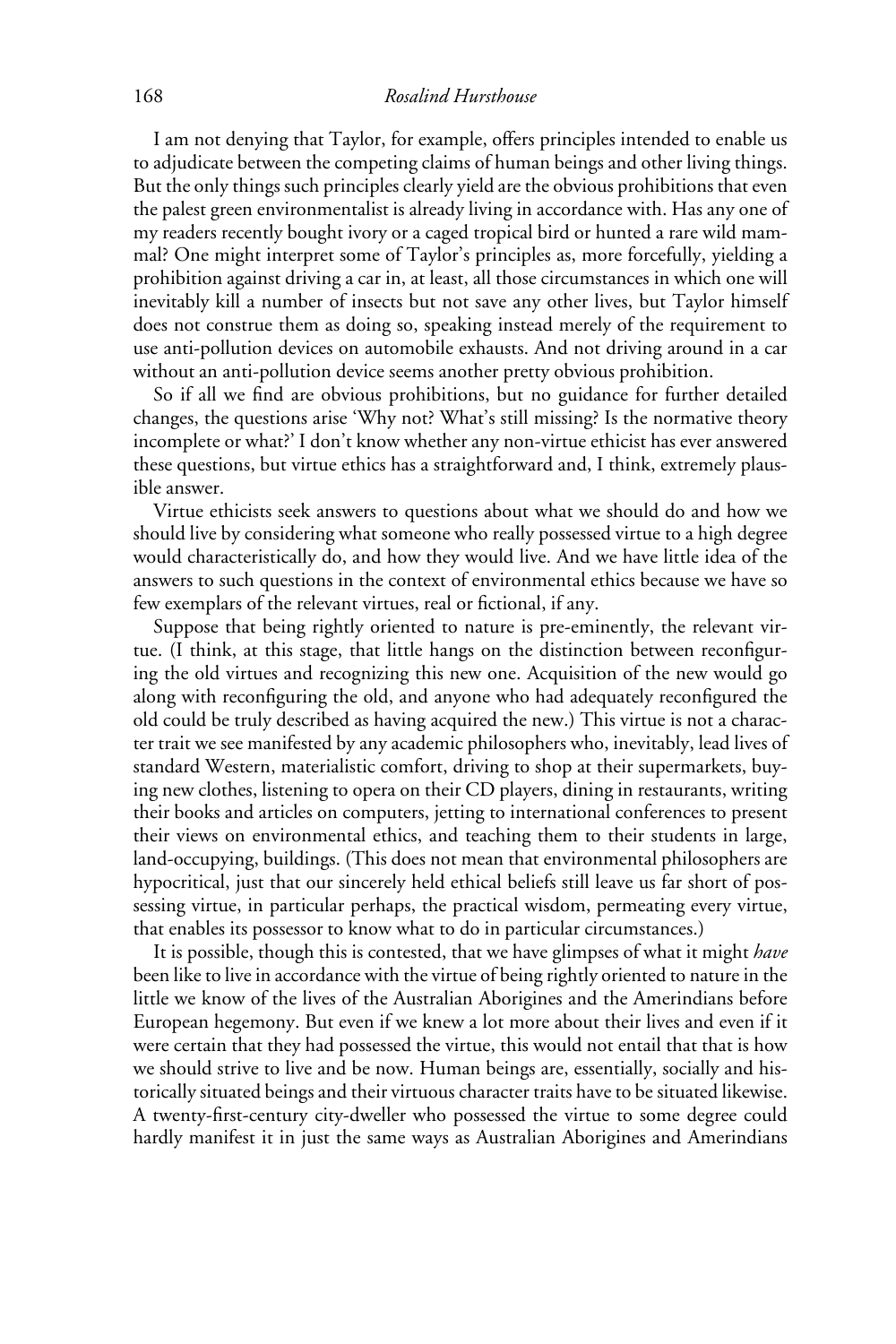perhaps used to when they lived as hunter-gatherers. What we need to know is what would count as living in accordance with it *now* or in the near future.

One pessimistic possibility is that nothing would count, and that perhaps nothing ever will, because we have already made such a mess of things that there is no virtuous way of sorting them out by human means. In virtue ethics, the (putative) virtue of 'being rightly oriented to nature' is but one virtue amongst many; what one can, morally, do in its name is restrained by other virtues such as justice. Although any environmentalist may well believe that growth is not what we want, justice, if nothing else, restrains what any of us might do to prevent growth while there are still so many people in poorer countries who disagree, because their—and their children's—lives depend on economic growth.

This seems the right juncture to return, as promised, to the question whether virtue ethics is committed to the claim that*eudaimonia* or human well-being is the 'top value', ranked above any other in an improperly human chauvinistic way. The answer is that it is not. If anything counts as the 'top value' in virtue ethics, it is acting virtuously, and the pessimistic possibility envisaged above is not that our choice lies between human well-being and (as it were) the 'well-being' of the natural world, but that our past and present folly has put human well-being beyond our grasp, perhaps forever.

Virtue is an ideal of human excellence, constitutive of *eudaimonia* or living well as a human being. But *eudaimonia* was never something that we could be confident was within our individual grasp. Right back in Aristotle, there is the recognition that it requires 'a complete life' (1101a15) but that there are things one must sooner die than do (1110a27–8) and that it is nonsense to call someone *eudaimon*, however virtuous, if they are being broken on the wheel or surrounded by great disasters (1153b19–20). If I am living under the sway of evil tyrants, then *eudaimonia* may not be possible for me if, for example, they force on me the choice between action contrary to virtue and death by torture.<sup>4</sup>

Limited as this example is, it should suffice to remind us that whatever blocks virtuous activity blocks *eudaimonia*. It might be a few tyrants. It might be the nature of the society into which one was born, unwittingly, as a member of the privileged class whose past horrendous injustice is only just beginning to be righted. Perhaps I can live in accordance with the virtue of justice in such a society, in the vanguard with those bringing about the needed changes at considerable personal self-denial. But perhaps, given my family commitments or some disability which, in my society renders me helplessly dependent on others, I cannot; if I am to live at all, I am forced to live the life of the highly privileged dependent. And then *eudaimonia* is beyond my grasp, for willy-nilly, I shall, perforce, reap the rewards of injustice. Or it might be the nature of the world into which I was born, a world whose societies have become so predicated on despoiling nature that their very existence depends on continuing to do so.

<sup>&</sup>lt;sup>4</sup> Cf. Philippa Foot on the 'Letter-Writers' who died because they refused to go along with the Nazis. She says of them that they were so placed that it was impossible for them to pursue happiness 'by just and honourable means *...* . Happiness in life, they might have said, was not something possible for them.' See Foot (2001).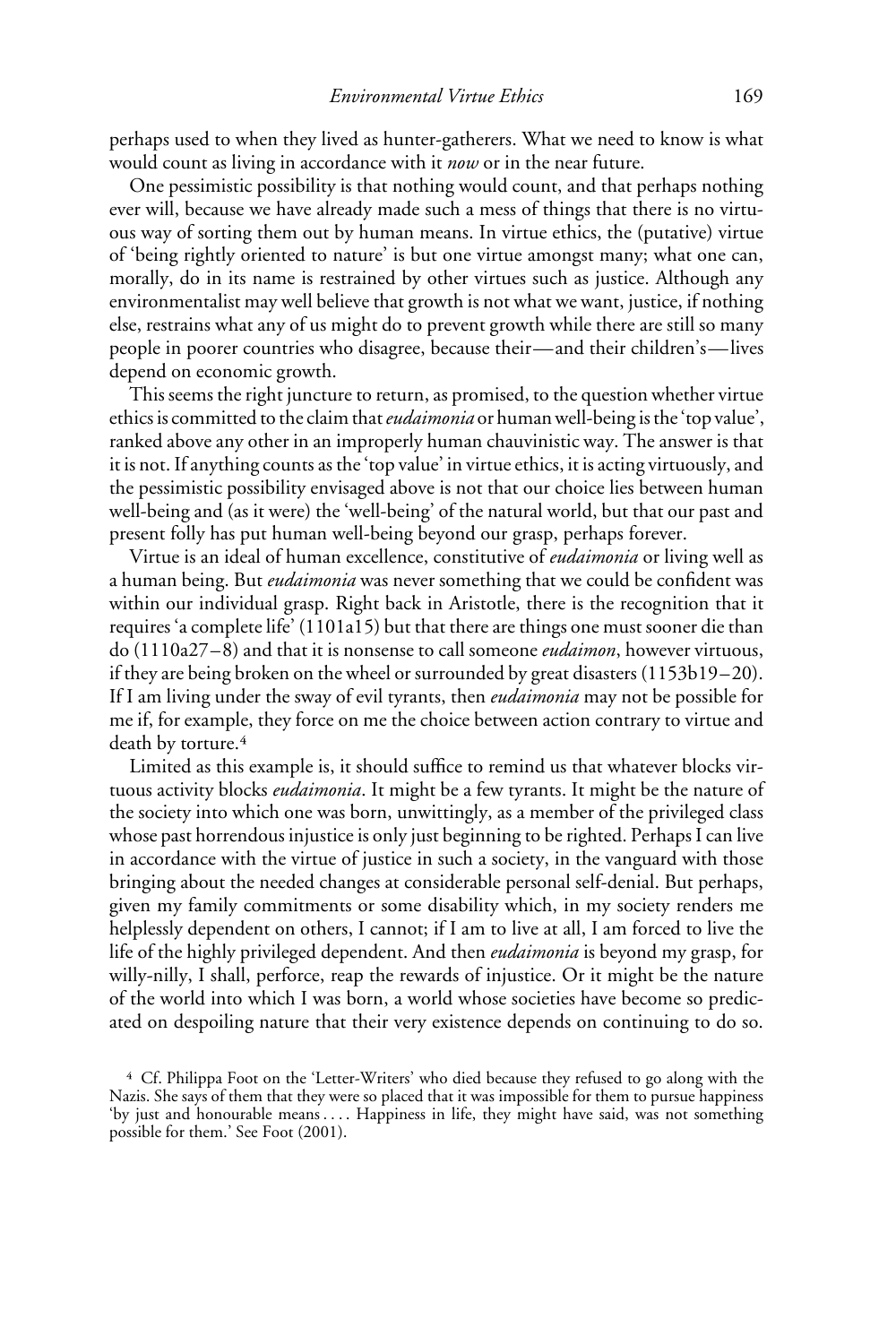Perhaps I can live in accordance with the virtue of being rightly oriented to nature to some extent if I leave society. But then I will have cut myself off from the exercise of most of the other virtues. So *eudaimonia* is beyond my grasp.

Virtue ethics is 'about' human beings living well, but it is not committed, in advance, to our living well being a realizable state of affairs regardless of how we, or many of us, are living or have lived up until now. It is possible that we have already made such a mess that we shall not be able to live well, as part of the natural world, for many generations to come, if ever.

More optimistically, the very next generation may start to show us the way. Concern about the environment, and proto-versions of the virtue of being rightly oriented to nature, are currently much more widespread amongst children than they are amongst adults. Many of them have received more training in it than any of us did, and are beginning to have their own ideas about how they and we should live. At the time I began working on this chapter, in l999, it was reported that 135,000 German schoolchildren had decided to help reduce their communities' emissions of greenhouse gases by 10 per cent, and within seven months had more than reached their target—something that (I believe) no government has achieved in a comparable time. It may be that they will choose to live in ways rather different from our ways, and that their children will choose to live in very different ones. If the deeper green versions of the green belief are true, it is a radical change in human beings' ways of living in the natural world that is called for. If the virtue ethics approach is right, it is hardly surprising that we, currently lacking the relevant virtues, should be unable to imagine, in any concrete detail, how we should live, and we should expect change to come about not primarily through philosophical argument, and not overnight, but through the actions and practical reasoning of people in whom the relevant virtues have been inculcated. Our current task is, thereby, to do what we can to develop those virtues in ourselves and our children, and to adhere to the 'obvious prohibitions' in the hope that we may bequeath to them a world that is not irrevocably spoiled.

# COPYRIGHT ACKNOWLEDGEMENT

A shorter version of this essay appeared as Rosalind Hursthouse, 'Virtues', in 'Institutional Issues Involving Ethics and Justice', from *Encyclopedia of Life Support Systems (EOLSS)*, Developed under the Auspices of the UNESCO, EOLSS Publishers, Oxford, UK.

### **REFERENCES**

Aristotle (2000). *Nicomachean Ethics*, trans. R. Crisp. Cambridge: Cambridge University Press.

- Clark, S. R. L. (1977). *The Moral Status of Animals*. Oxford: Clarendon Press.
- Foot, Philippa (2001). *Natural Goodness*. Oxford: Clarendon Press, 95.
- Hepburn, R. W. (1984). *'Wonder' and Other Essays*. Edinburgh: Edinburgh University Press.

Hill Jr, T. E. (1983). 'Ideals of human excellence and preserving natural environments'. *Environmental Ethics*, 5: 211–24.